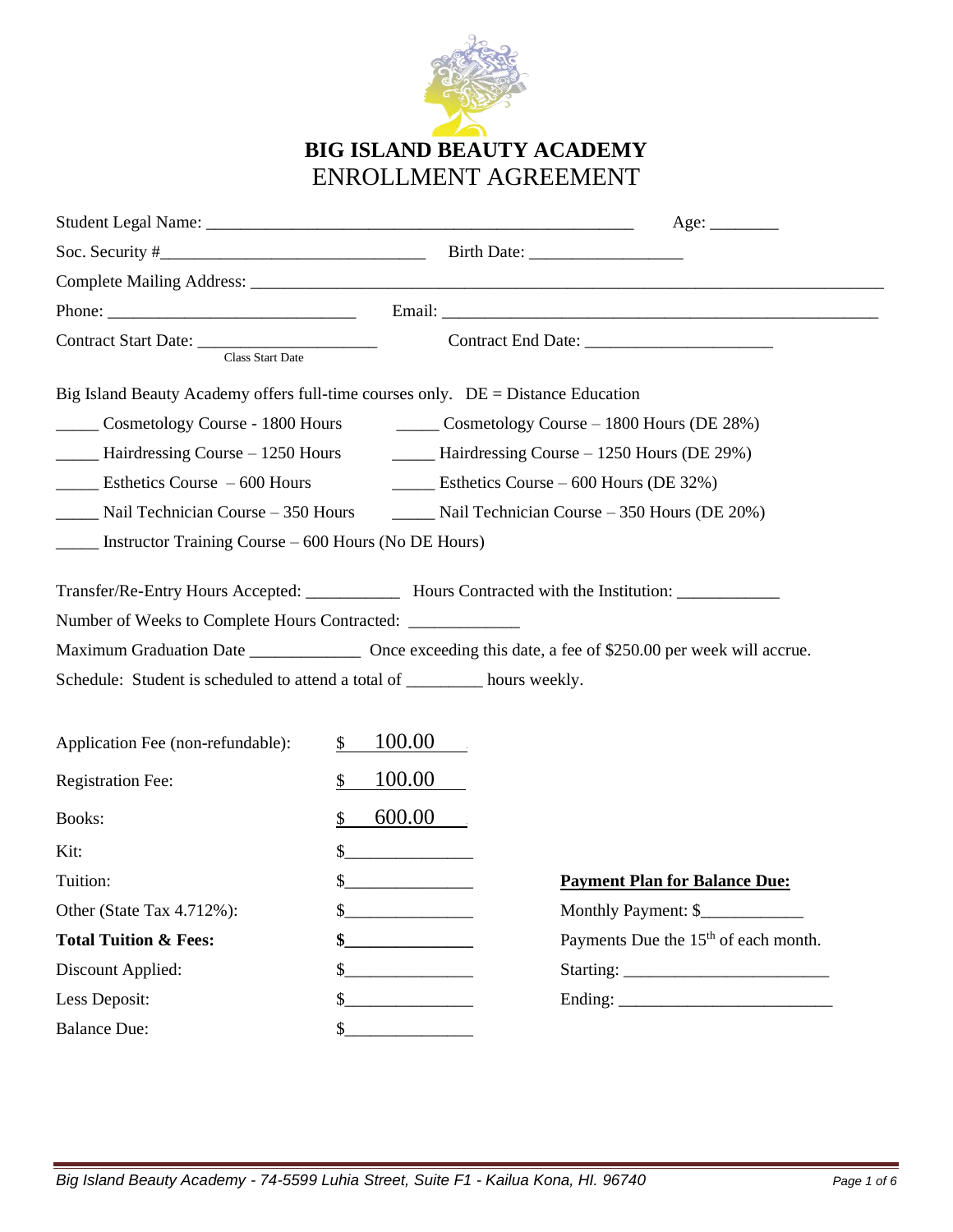| Program                | <b>Total</b> | <b>Application</b> | <b>Registration</b> | Books &        | Kit     | <b>Tuition</b> | <b>Subtotal</b> | <b>Tax</b>  | <b>TOTAL</b> |
|------------------------|--------------|--------------------|---------------------|----------------|---------|----------------|-----------------|-------------|--------------|
|                        | <b>Hours</b> | Fee                | Fee                 | <b>MindTap</b> |         |                |                 | $(4.712\%)$ | <b>COST</b>  |
|                        |              | $non-$             |                     | Fee            |         |                |                 |             |              |
|                        |              | refundable)        |                     |                |         |                |                 |             |              |
| Cosmetology            | 1800         | \$100              | \$100               | \$600          | \$2,950 | \$17,910       | \$21,660        | \$1,020.62  | \$22,680.62  |
| <b>Course</b>          |              |                    |                     |                |         |                |                 |             |              |
| <b>Hairdressing</b>    | 1250         | \$100              | \$100               | \$600          | \$2,500 | \$13,500       | \$16,800        | \$791.62    | \$17,591.62  |
| <b>Course</b>          |              |                    |                     |                |         |                |                 |             |              |
| <b>Esthetics</b>       | 600          | \$100              | \$100               | \$600          | \$1,725 | \$6,950        | \$9,475         | \$446.46    | \$9,921.46   |
| <b>Course</b>          |              |                    |                     |                |         |                |                 |             |              |
| <b>Instructor</b>      | 600          | \$100              | \$100               | \$600          | \$0.00  | \$6,525        | \$7,325         | \$345.15    | \$7,670.15   |
| <b>Training Course</b> |              |                    |                     |                |         |                |                 |             |              |
| <b>Nail Technician</b> | 350          | \$100              | \$100               | \$600          | \$1,205 | \$3,800        | \$5,805         | \$273.53    | \$6,078.53   |
| <b>Course</b>          |              |                    |                     |                |         |                |                 |             |              |

*Above payment may be made by check, Account Transfer, money order, cashier's check or credit card (a 3% charge added to all cc payments)*

**NOTE:** Once a student is in receipt of their Kit and Books they accept full ownership and no refund is given should they decide to withdrawal for any reason.

**Miscellaneous Fees -** the following fees shall apply and be payable by personal check, money order or cash. All of the below fee's are non-refundable.

| $\circ$ | Accounts 30 days past due                                   | Interest of 24% Annually     |
|---------|-------------------------------------------------------------|------------------------------|
| $\circ$ | Accounts 60 days past due                                   | Will be sent to collections* |
| $\circ$ | Payments returned for NSF (for any reason)                  | \$50.00                      |
| $\circ$ | Student ID replacement                                      | \$20.00                      |
| $\circ$ | Exceed Max Time to Graduate (per week or a portion thereof) | \$250.00                     |
| $\circ$ | <b>Termination Fee</b>                                      | \$150.00                     |
| $\circ$ | Re-Entry fee                                                | \$150.00                     |
|         |                                                             |                              |

\*If a student's account is required to be turned over to a collection agency for collections due to delinquent payments such student shall be responsible for any fees or expenses charged by the collection agency in addition to the base tuition and fees.

# CONTRACT COST & PAYMENT TERMS

Student agrees to pay Big Island Beauty Academy, the full cost, plus any additional fees that may occur, for the program selected. If the student is under the age of 18 years old, parent or guardian must sign the contract and agree to financial responsibility. The school may, at its option and without notice, prevent student from attending class until any applicable unpaid balance and/or payments are satisfied. School will charge additional tuition for hours remaining after the contract exceeds its maximum time frame at the rate of \$250 per week. or any part thereof. The school may charge a \$10.00 transcript fee for transcript requests. The school will charge a transfer fee to any student transferring to the school of \$150.00. The school will charge a re-entry fee of \$150.00 to students who have withdrawn and wish to re-enter. The tuition rates current at the time of re-entry will apply to the balance of training hours needed for students who are permitted to re-enroll.

Transcripts and Certificate of Completion will be withheld from student until all financial obligations have been met (unless previously agreed upon).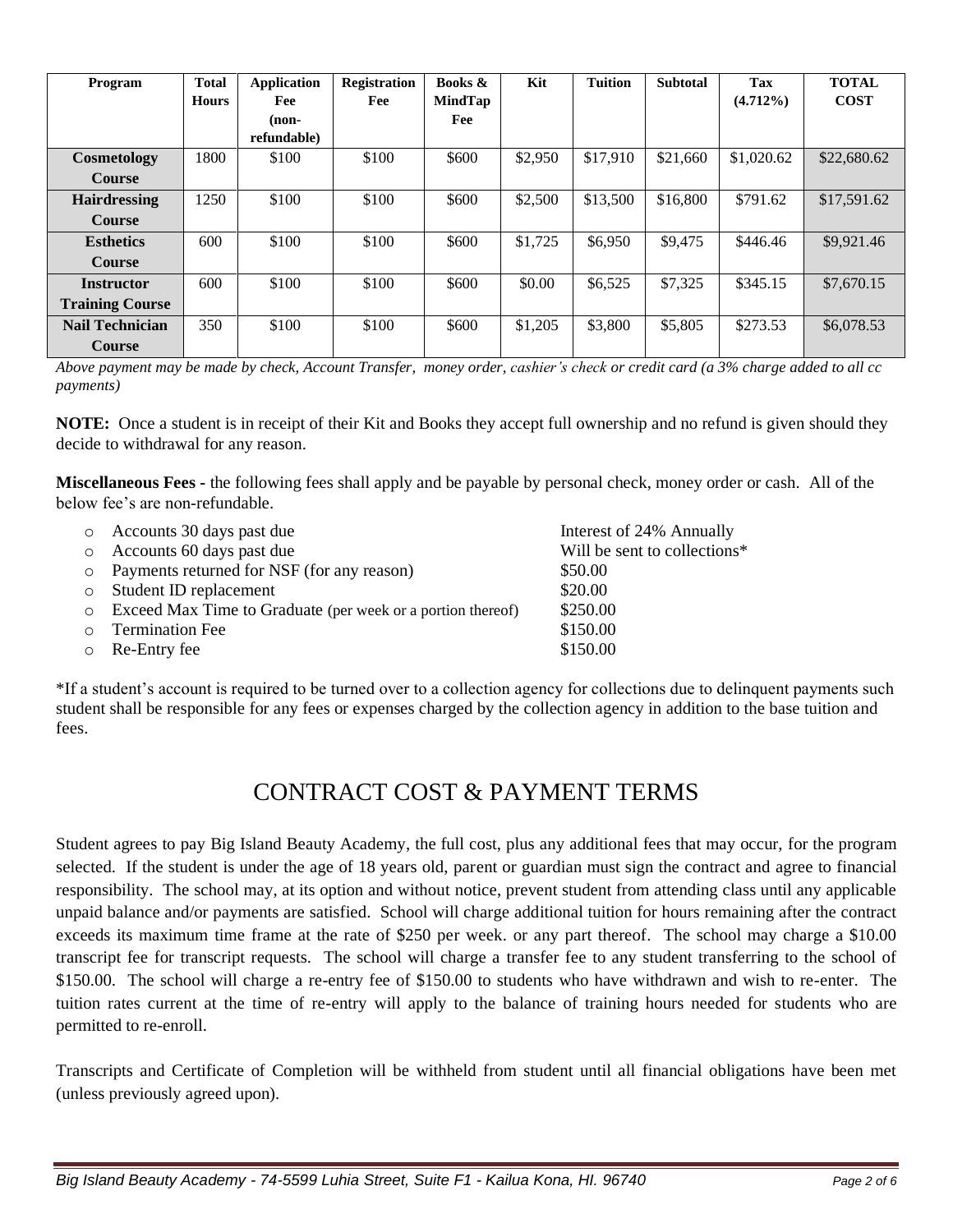# GENERAL TERMS OF AGREEMENT

### **Big Island Beauty Academy:**

- Shall provide programs of study that meets or exceeds minimum curriculum requirements as prescribed by the Department of Commerce & Consumer Affairs.
- May change kit contents, textbooks, dress code, curriculum format, teaching materials or educational methods at its discretion.
- Requires students to maintain a grade average of 75%.
- Will grant a Certificate of Achievement at graduation and Official Transcript of Hours for the applicable course when the student has successfully completed all phases of study, required tests, practical assignments; passed a final comprehensive written and practical examination; completed the program of study according to State requirements; completed all exit paperwork; attended an exit interview and have satisfied all debts.
- Will issue an Official Transcript of Hours to students who withdraw prior to program completion when the student has successfully completed the required exit paperwork, attended an exit interview and satisfied all debts.
- Will assist graduates in finding suitable employment by posting area employment opportunities and teaching a Business Skills classes, but placement is *not guaranteed.*
- May terminate a student's enrollment for noncompliance with General Policies, this contract, or State Laws and Regulations; Improper conduct or any action which causes or could cause bodily harm to a client, a student, or employee of the school; willful destruction of school property; and theft or any illegal act.
- Big Island Beauty Academy has a zero-tolerance policy for the use of drugs or alcohol on school property or being under the influence while in school.

#### **Student:**

- Agrees to pay applicable school and state fees and provide all required registration paperwork in a timely manner.
- Agrees to comply with all Standards of Conduct, General Policies, State Laws and Regulations, and educational requirements including clinic assignments.
- Agrees not to refuse to perform client services or other program requirements.
- Agrees to comply with the school's dress code at all times and project a professional image representative of the cosmetology and image industry.
- Agrees to comply with the assigned schedule for the applicable program of study which may change from time to time at the discretion of the school.
- Agrees to attend theory class as scheduled for the duration of the course of study regardless of whether all required tests have been taken and passed.
- Understands that he/she is responsible for the state licensing exam fee and other examination or licensing related expenses.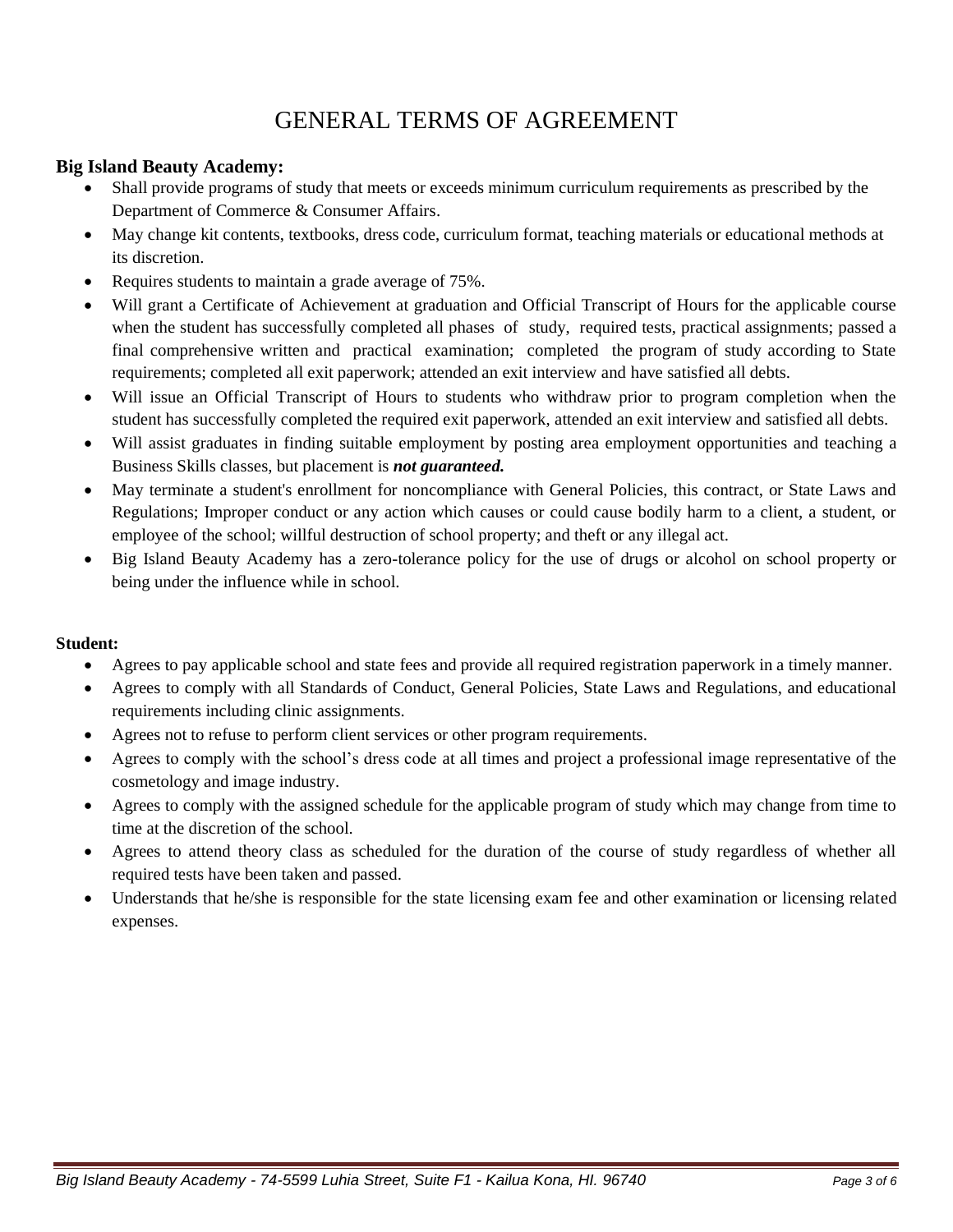# REFUND POLICY – NOTICE OF CANCELLATION

For applicants who cancel enrollment or students who withdraw from enrollment a fair and equitable settlement will apply. The following policy will apply to all terminations for any reason, by either party, including student decision, course cancellation, or school closure.

Refund calculations and any monies due the applicant or students shall be completed within 45 calendar days of official cancellation or withdrawal. Official cancellation or withdrawal shall occur on the earlier of the dates that:

1\_\_\_\_\_\_ An applicant is not accepted by the school. The applicant shall be entitled to a refund of all monies paid, except a non-refundable application fee of \$100.

2\_\_\_\_\_ A student (or legal guardian) cancels his/her enrollment in writing within three business days of signing the enrollment agreement. In this case all monies collected by the school shall be refunded except a non-refundable application fee of \$100, regardless of whether or not the student has actually started classes.

3\_\_\_\_\_\_ A student cancels his/her enrollment after three business days of signing the contract but prior to starting classes. In these cases, he/she shall be entitled to a refund of all monies paid to the school except a non-refundable application fee of \$100 and the registration fee in the amount of \$100.

4\_\_\_\_\_\_ The student must notify the institution of his/her withdrawal in writing.

5\_\_\_\_\_\_ A student on an approved leave of absence notifies the school that he/she will not be returning. The date of withdrawal shall be the earlier of the date of expiration of the leave of absence or the date the student notifies the institution that the student will not be returning.

6\_\_\_\_\_\_ A student is expelled by the school. Unofficial withdrawals will be determined by the institution by monitoring attendance at least every 30 days.

7\_\_\_\_\_\_ In type 2, 3, 4 or 5, official cancellations or withdrawals, the cancellation date will be determined by the postmark on the written notification, or the date said notification is delivered to the school administrator or owner in person.

8\_\_\_\_\_\_ For students who enroll and begin classes but withdraw prior to course completion (after three business days of signing the contract), the following schedule of tuition earned by the school applies. All refunds are based on scheduled hours:

Once a student is in receipt of his/her course kit and books they take full ownership and no refund is given should they withdrawal for any reason.

| PERCENT OF SCHEDULED TIME<br><b>ENROLLED TO TOTAL COURSE/PROGRAM</b> | <b>TOTAL TUITION SCHOOL</b><br><b>SHALL RECEIVE/RETAIN</b> |
|----------------------------------------------------------------------|------------------------------------------------------------|
| $0.01\%$ to 04.9%                                                    | 20%                                                        |
| 5\% to 09.9\%                                                        | 30%                                                        |
| 10\% to 14.9\%                                                       | 40%                                                        |
| 15\% to 24.9\%                                                       | 45%                                                        |
| 25% to 49.9%                                                         | 70%                                                        |
| 50% and over                                                         | 100\%                                                      |

All refunds will be calculated based on the students last date of attendance. Any monies due a student who withdraws shall be refunded within 45 calendar days of a determination that a student has withdrawn, whether officially or unofficially. In the case of disabling illness or injury, death in the student's immediate family or other documented mitigating circumstances, a reasonable and fair refund settlement will be made.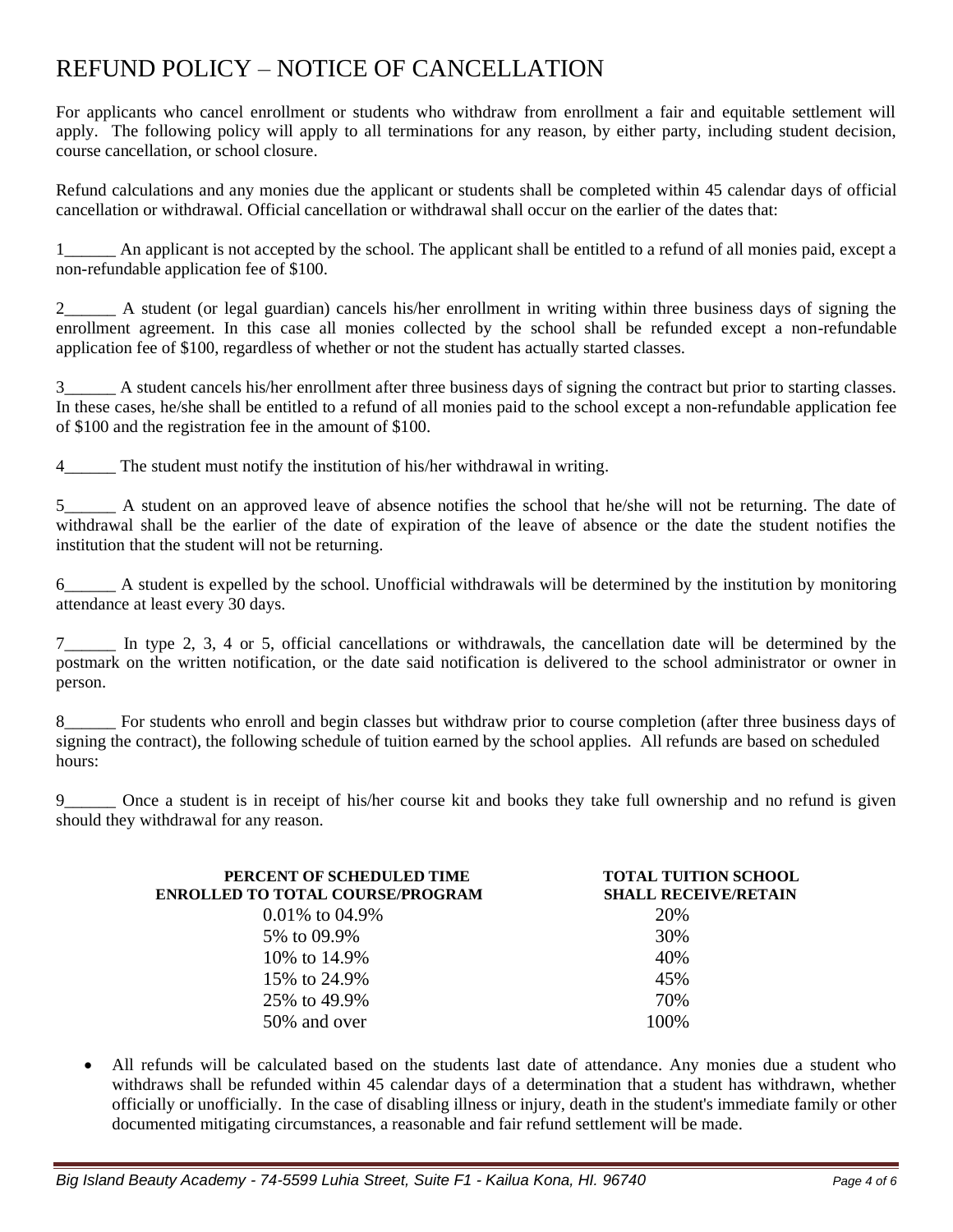- If the course is canceled subsequent to a student's enrollment, and before instruction in the course has begun, the school shall at its option provide:
	- o a full refund of all monies paid OR
	- o completion of the course
- If the school cancels a course/program and ceases to offer instruction after students have enrolled and instruction has begun, the school shall at its option provide:
	- o a pro rata refund for all students transferring to another school based on the hours accepted by the receiving school OR
	- o provide completion of the course OR
	- o participate in a Teach-Out Agreement OR
	- o provide a full refund of all monies paid
- If permanently closed and ceases to offer instruction after students have enrolled, and instruction has begun, the school will provide:
	- o a pro rata refund of tuition to the student OR
	- o participate in a Teach Out Agreement
- Students who withdraw or terminate prior to course completion are charged a termination fee of \$150.00. This refund policy applies to tuition and fees charged in the enrollment agreement. Other miscellaneous charges the student may have incurred at the institution (EG: extra kit materials, shirts, products, unreturned school property, etc.) will be calculated separately at the time of withdrawal. All fees are identified in the catalog and in this enrollment agreement.

\*Big Island Beauty Academy is not currently eligible to participate in federal Title IV Financial Aid Programs

# GRADUATION REQUIREMENTS

In order for a student to be eligible for graduation the following requirements must be met:

- 1. Big Island Beauty Academy and The State of Hawaii require the completion of the following hours per course:
	- o Nail Technician Course 350 Hours
	- o Esthetics Course 600 Hours
	- o Instructor Training Course 600 Hours
	- o Hairdressing Course 1250 Hours
	- o Cosmetology Course 1800 Hours
- 2. Students must maintain a GPA of 75% or greater
- 3. Students must pass a final written exam with a score of 75% or greater
- 4. Students must pass a final practical exam with a score of 75% or greater
- 5. Prior to graduation all workbooks, skill sheets and assignments must be completed and reviewed by an instructor

Big Island Beauty Academy will not release any official graduation paperwork to students prior to payment of all sums owed to the school (unless previously agreed upon). Upon completion of the above requirements, graduates will participate in an exit interview where they will receive their Certificate of Achievement and an Official Transcript. At this time staff will assist the student with completing the packet necessary to apply with the DCCA for scheduling of the State exam.